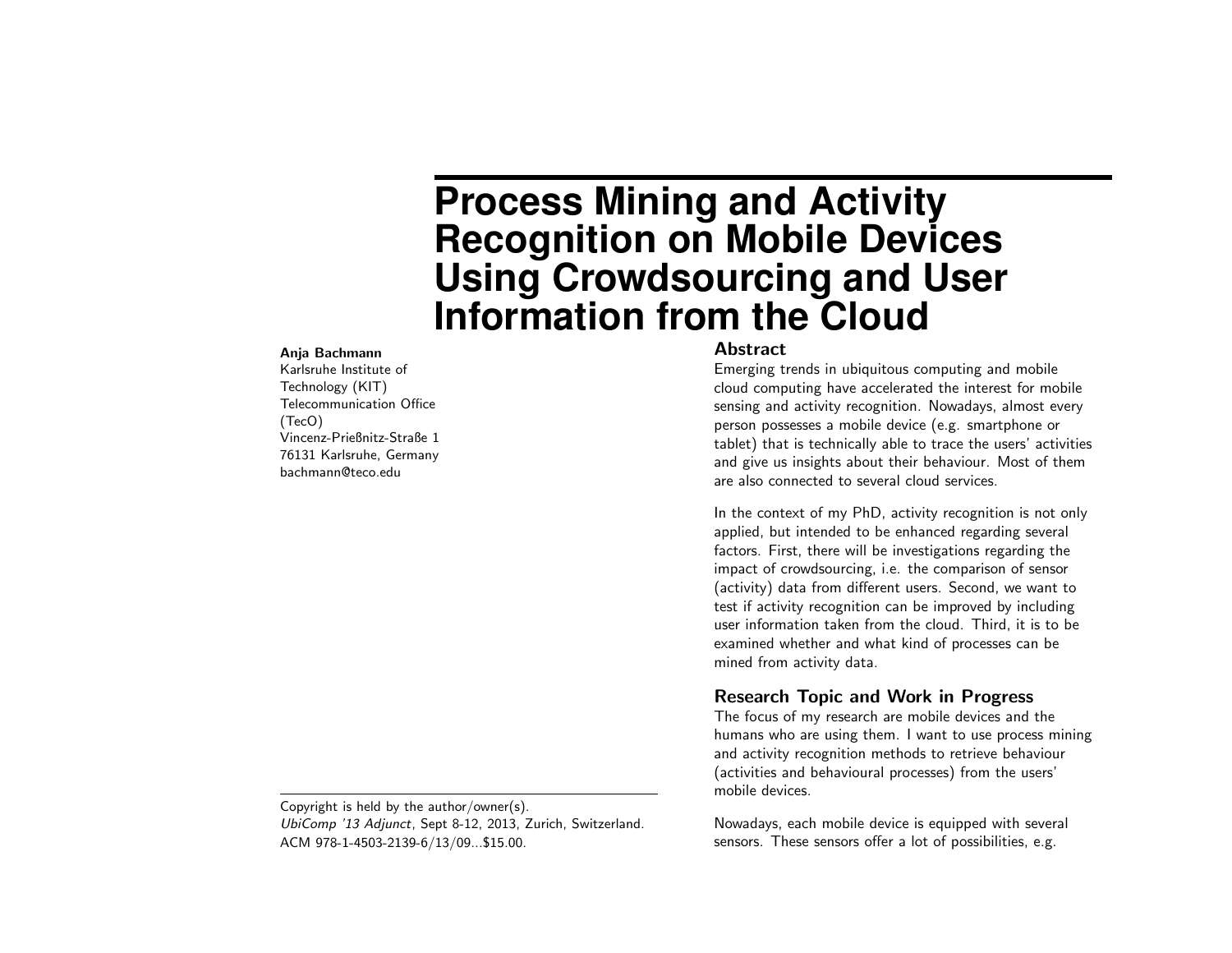defining geopgraphical position of a user (via GPS) or checking the direction he is looking in (via integrated compass). Additionally, sensors like accelerometer, ambient light sensor or proximity sensor release information about how the user interacts with his phone, e.g. whether the user has moved the phone to the ear, whether the device is outside or inside a pocket or whether the phone is rotated sideways.

I intend to use information gathered by these sensors to perform activity recognition. Of course, this is nothing new. There is already a lot of research going on in this area. What I want to do is to extend these approaches and enhance them in several ways.

First of all, I do not only want to retrieve activities, but behavioural processes. If some activities are performed in a certain order this means that a certain process is performed. I want to retrieve this behaviour. It is interesting to know which processes can be determined and with which accuracy. I am also wondering if it is possible to retrieve anomalies. If we know which processes are usually performed and then such processes are not performed we can try to retrieve the reason for it.

Second, I want to include user informationen, taken from cloud services, into the activity recognition. Imagine the user inputs his sports courses into his calender and allows our app to use this information. This helps improving the activity recognition. Information from other cloud services can deliver more information, e.g. the profession or the age of the user. This can give useful hints, too. Of course, I will only use the cloud information the user allows us to use. It would be interesting to know if the cloud information are of any use. Which ones are most important and which are not? How is the impact of using them?

Third, I intend to perform something called crowdsourcing. By this, I want to compare the determined activities of different users to each other. Are all users doing the same when we detected a certain activity or are there differences? Some important research questions are the following. Is the crowdsourcing approach useful or not? What is the least number of people to participate in the crowdsourcing to make it work? Is the effort justified?

I would like to answer these questions or at least provide a basis for answering them. My plan for the next steps is as follows.

There are several scenarios extending each other. The basis is the activity recognition (AR). An app is developed to gather sensor information from the mobile device. This data is used to retrieve activities. In the framework of a user study, the activity mining will be tested and afterwards evaluated. This AR appraoch is extended firstly by a crowdsourcing (CS) approach. The retrieved activity profiles are put into the cloud and compared to other users' profiles. The second extension is the inclusion of cloud information (CI) about the user. Information is taken from cloud services to support the activity recognition. The activity recognition is extended thirdly by a process mining (PM) approach. Instead of only mining activities, behavioural processes are retrieved. All remaning scenarios are combinations of the former ones, i.e. AR+CS, AR+CI, AR+CS+CI, PM+CS, PM+CI and PM+CS+CI.

All these experimental scenarios will be performed, evaluated and also compared to each other. Which approach is more useful? What is the impact of crowd sourcing or the usage of cloud information? Additionally it is interesting to see whether and how accurate behavioural processes can be retrieved.